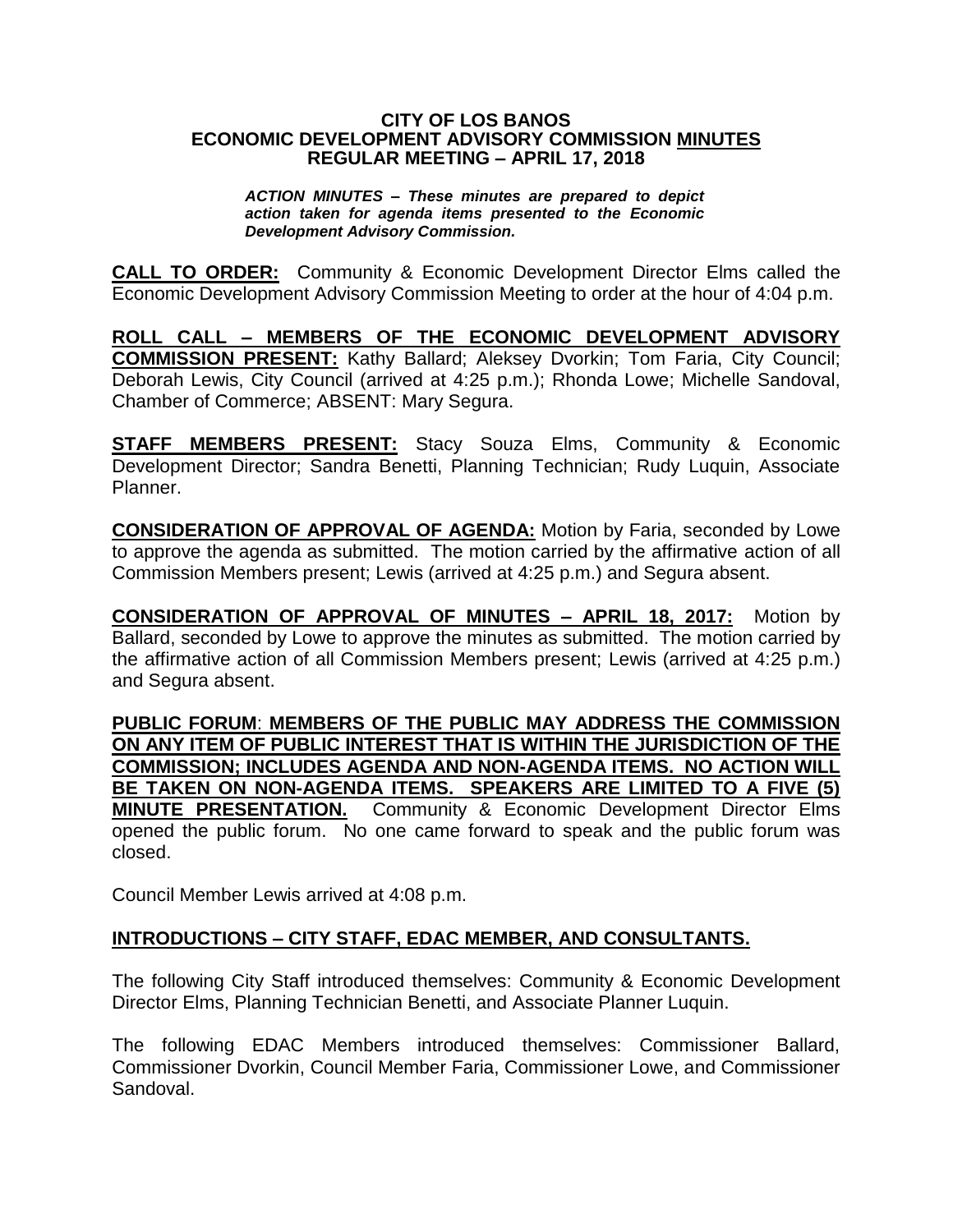Bay Area Economics Consultant Matt Kota introduced himself.

Informational item only; no action taken.

## **PRESENTATION BY BAY AREA ECONOMICS (BAE): HIGHLIGHTS OF ECONOMIC CONDITIONS AND TRENDS REPORT.**

Mr. Kota presented the highlights of the Economic Conditions and Trends Report, which included a PowerPoint presentation, noting demographic highlights, local economy highlights, and projected economic growth.

Informational item only; no action taken.

# **EDAC DISCUSSION: FINDINGS FROM ECONOMIC CONDITIONS AND TRENDS REPORT.**

There was discussion among Commissioners, staff, and consultant regarding when the demographic data was obtained, how retention is just as important as expansion when it comes to economic development, curiosity about the benefits that the warehouse development has brought to Patterson, how quality of life presents a challenge in attracting high earners due to a lack of quality shopping, restaurants, and entertainment, how prioritizing education level leads to higher wages, elevation of agricultural services, value added from food processing, need for businesses with a career ladder, Los Banos being a hub for duck hunters to gather during hunting season, branding Los Banos is a challenge due to Los Banos having multiple identities, and the importance of the state highways and interstate passing through the area.

Informational item only; no action taken.

## **EDAC DOT EXERCISE: REVIEW EXISTING ECONOMIC DEVELOPMENT ELEMENT GUIDING POLICIES AND IMPLEMENTING ACTIONS.**

Mr. Kota had the Commissioners take part in an exercise to identify different guiding principles of the Economic Development Element of the General Plan and categorize them using dot stickers as important (green), unimportant/not relevant anymore (red), or important but could be revised/updated (yellow).

Informational item only; no action taken.

## **EDAC DISCUSSION: RESULTS OF DOT EXERCISE, INCLUDING IDENTIFICATION OF NEW GUIDING POLICIES AND IMPLEMENTING ACTIONS THAT SHOULD BE ADDED OR DELETED, AND/OR RECOMMENDED MODIFICATIONS TO EXISTING POLICIES AND ACTIONS.**

Mr. Kota inquired about certain policies that were categorized as yellow and red and the Commission's thoughts behind those including importance of industry publications and